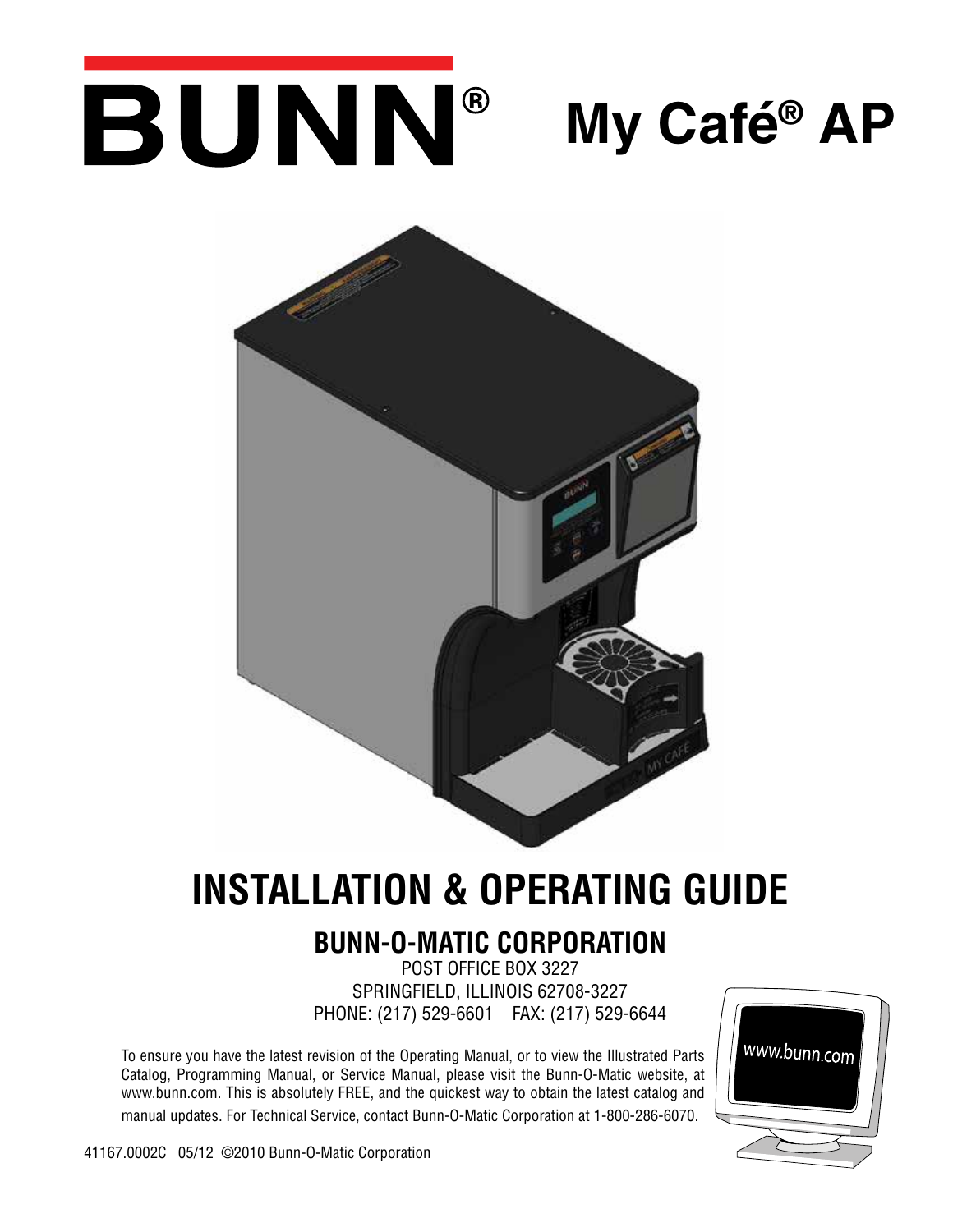#### **BUNN-O-MATIC COMMERCIAL PRODUCT WARRANTY**

Bunn-O-Matic Corp. ("BUNN") warrants equipment manufactured by it as follows:

1) Airpots, thermal carafes, decanters, GPR servers, iced tea/coffee dispensers, MCP/MCA pod brewers thermal servers and Thermofresh servers (mechanical and digital)- 1 year parts and 1 year labor.

- 2) All other equipment 2 years parts and 1 year labor plus added warranties as specified below:
	- a) Electronic circuit and/or control boards parts and labor for 3 years.
	- b) Compressors on refrigeration equipment 5 years parts and 1 year labor.
	- c) Grinding burrs on coffee grinding equipment to grind coffee to meet original factory screen sieve analysis parts and labor for 4 years or 40,000 pounds of coffee, whichever comes first.

These warranty periods run from the date of installation BUNN warrants that the equipment manufactured by it will be commercially free of defects in material and workmanship existing at the time of manufacture and appearing within the applicable warranty period. This warranty does not apply to any equipment, component or part that was not manufactured by BUNN or that, in BUNN's judgment, has been affected by misuse, neglect, alteration, improper installation or operation, improper maintenance or repair, non periodic cleaning and descaling, equipment failures related to poor water quality, damage or casualty. In addition, the warranty does not apply to replacement of items subject to normal use including but not limited to user replaceable parts such as seals and gaskets. This warranty is conditioned on the Buyer 1) giving BUNN prompt notice of any claim to be made under this warranty by telephone at (217) 529-6601 or by writing to Post Office Box 3227, Springfield, Illinois 62708-3227; 2) if requested by BUNN, shipping the defective equipment prepaid to an authorized BUNN service location; and 3) receiving prior authorization from BUNN that the defective equipment is under warranty.

**THE FOREGOING WARRANTY IS EXCLUSIVE AND IS IN LIEU OF ANY OTHER WARRANTY, WRITTEN OR ORAL, EX-PRESS OR IMPLIED, INCLUDING, BUT NOT LIMITED TO, ANY IMPLIED WARRANTY OF EITHER MERCHANTABILITY OR FITNESS FOR A PARTICULAR PURPOSE.** The agents, dealers or employees of BUNN are not authorized to make modifications to this warranty or to make additional warranties that are binding on BUNN. Accordingly, statements by such individuals, whether oral or written, do not constitute warranties and should not be relied upon.

If BUNN determines in its sole discretion that the equipment does not conform to the warranty, BUNN, at its exclusive option while the equipment is under warranty, shall either 1) provide at no charge replacement parts and/or labor (during the applicable parts and labor warranty periods specified above) to repair the defective components, provided that this repair is done by a BUNN Authorized Service Representative; or 2) shall replace the equipment or refund the purchase price for the equipment.

#### **THE BUYER'S REMEDY AGAINST BUNN FOR THE BREACH OF ANY OBLIGATION ARISING OUT OF THE SALE OF THIS EQUIPMENT, WHETHER DERIVED FROM WARRANTY OR OTHERWISE, SHALL BE LIMITED, AT BUNN'S SOLE OPTION AS SPECIFIED HEREIN, TO REPAIR, REPLACEMENT OR REFUND.**

In no event shall BUNN be liable for any other damage or loss, including, but not limited to, lost profits, lost sales, loss of use of equipment, claims of Buyer's customers, cost of capital, cost of down time, cost of substitute equipment, facilities or services, or any other special, incidental or consequential damages.

392, AutoPOD, AXIOM, BrewLOGIC, BrewMETER, Brew Better Not Bitter, BrewWISE, BrewWIZARD, BUNN Espress, BUNN Family Gourmet, BUNN Gourmet, BUNN Pour-O-Matic, BUNN, BUNN with the stylized red line, BUNNlink, Bunn-OMatic, Bunn-O-Matic, BUNNserve, BUNNSERVE with the stylized wrench design, Cool Froth, DBC, Dr. Brew stylized Dr. design, Dual, Easy Pour, EasyClear, EasyGard, FlavorGard, Gourmet Ice, Gourmet Juice, High Intensity, iMIX, Infusion Series, Intellisteam, My Café, Phase Brew, PowerLogic, Quality Beverage Equipment Worldwide, Respect Earth, Respect Earth with the stylized leaf and coffee cherry design, Safety-Fresh, savemycoffee.com, Scale-Pro, Silver Series, Single, Smart Funnel, Smart Hopper, SmartWAVE, Soft Heat, SplashGard, The Mark of Quality in Beverage Equipment Worldwide, ThermoFresh, Titan, trifecta, Velocity Brew, A Partner You Can Count On, Air Brew, Air Infusion, Beverage Bar Creator, Beverage Profit Calculator, Brew better, not bitter., BUNNSource, Coffee At Its Best, Cyclonic Heating System, Daypart, Digital Brewer Control, Nothing Brews Like a BUNN, Pouring Profits, Signature Series, Tea At Its Best, The Horizontal Red Line, Ultra are either trademarks or registered trademarks of Bunn-O-Matic Corporation.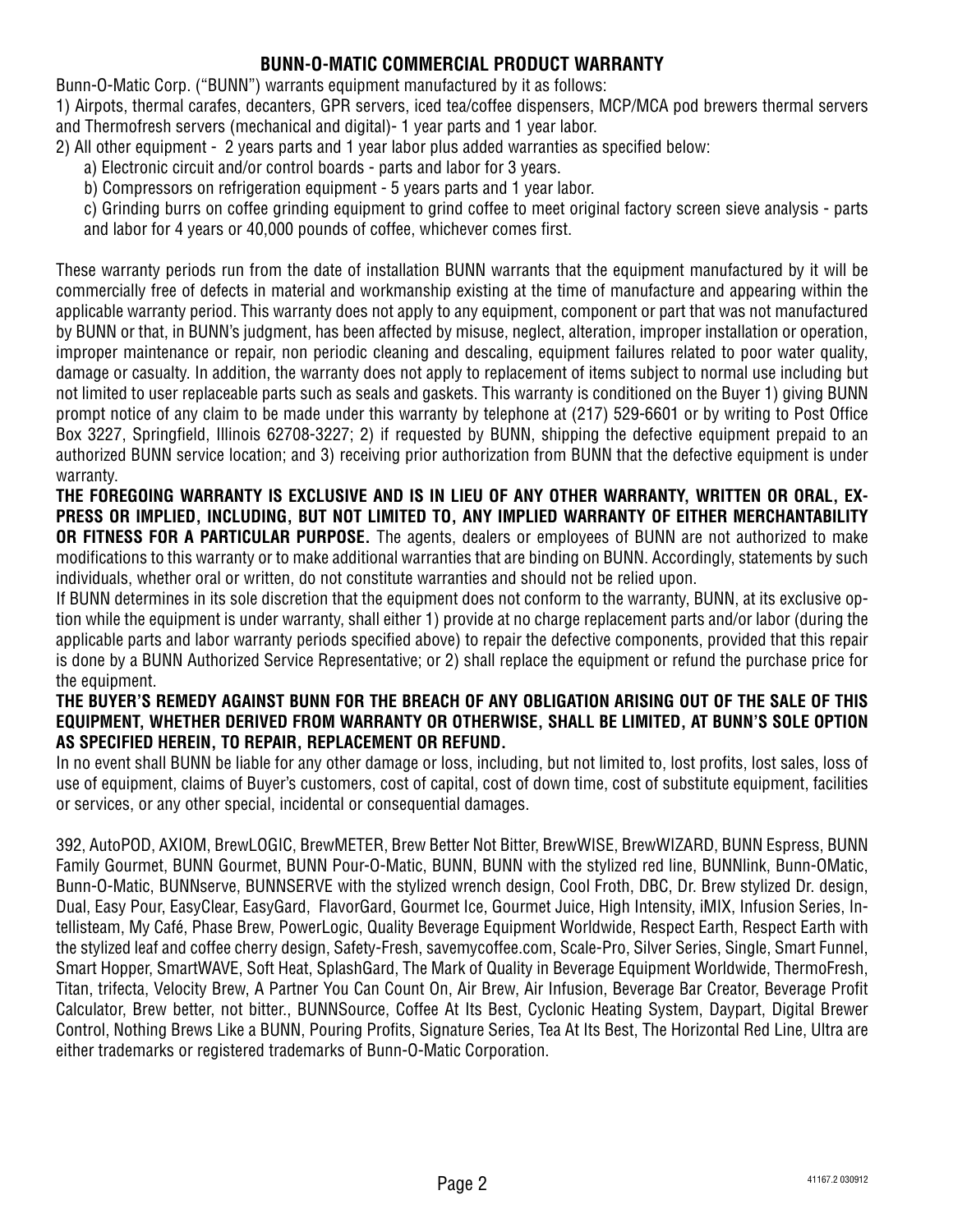## **CONTENTS**

## **INTRODUCTION**

This equipment is factory set to brew approximately 6-8 ounces of coffee or tea into an awaiting dispenser. It is only for indoor use on a sturdy counter or shelf. Replace any unreadable or damaged labels.

## **USER NOTICES**



#00986.7000



#00656.0001



#41177.0001





#37881.7002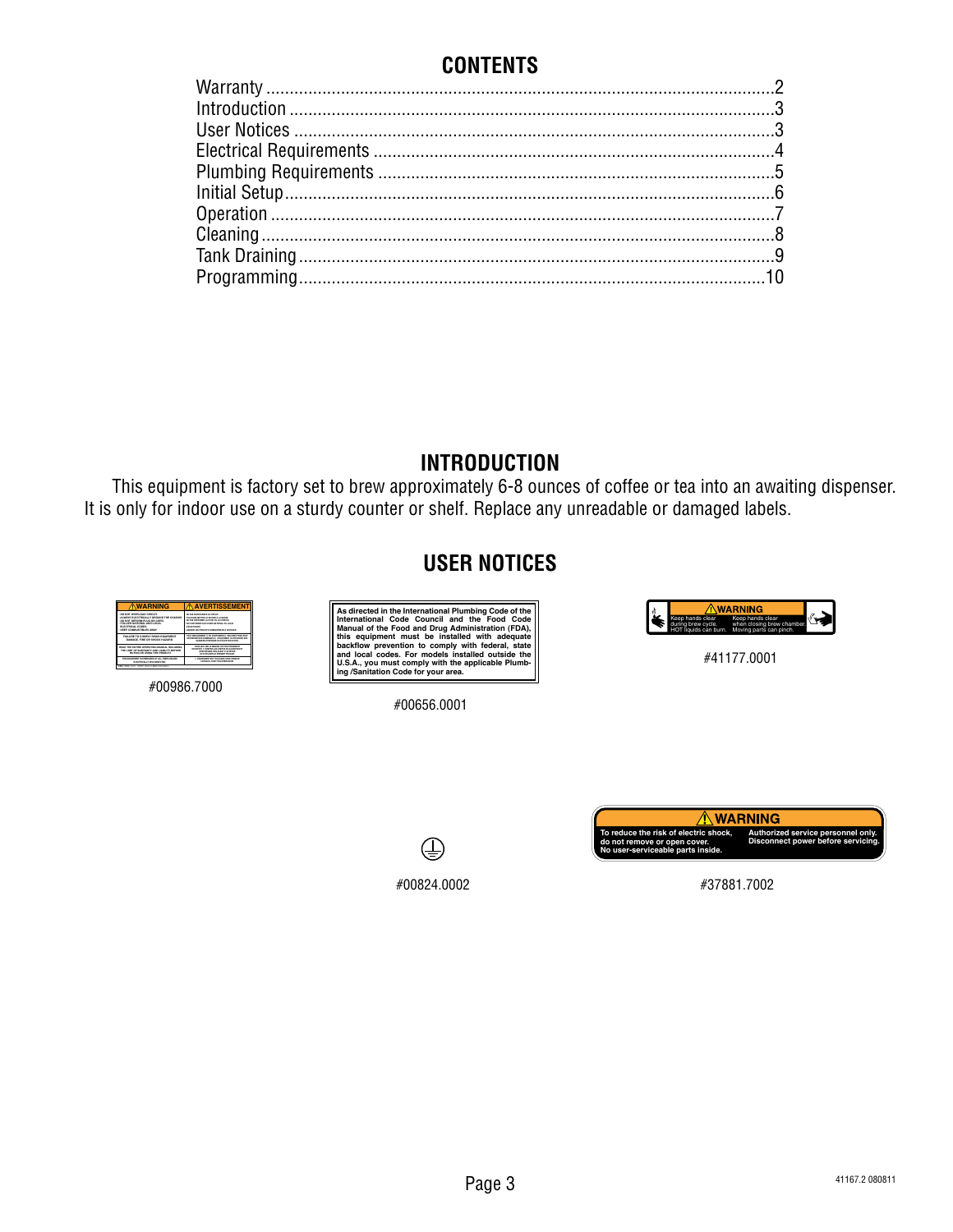## **ELECTRICAL REQUIREMENTS**

**CAUTION -** The brewer must be disconnected from the power source until specified in *Initial Set-Up.*

**Refer to Data Plate on the Brewer, and local/national electrical codes to determine circuit requirements.**



**120 VOLT Model**

**Note:** This electrical service consists of 2 current carrying conductors (L1 and Neutral) and a separate conductor for chassis ground.

### **Electrical Hook-Up**

**CAUTION –** Improper electrical installation will damage electronic components.

- 1. An electrician must provide electrical service as specified.
- 2. Using a voltmeter, check the voltage and color coding of each conductor at the electrical source.
- 3. If plumbing is to be hooked up later be sure the brewer is disconnected from the power source. If plumbing has been hooked up, the brewer is ready for Initial Set-Up.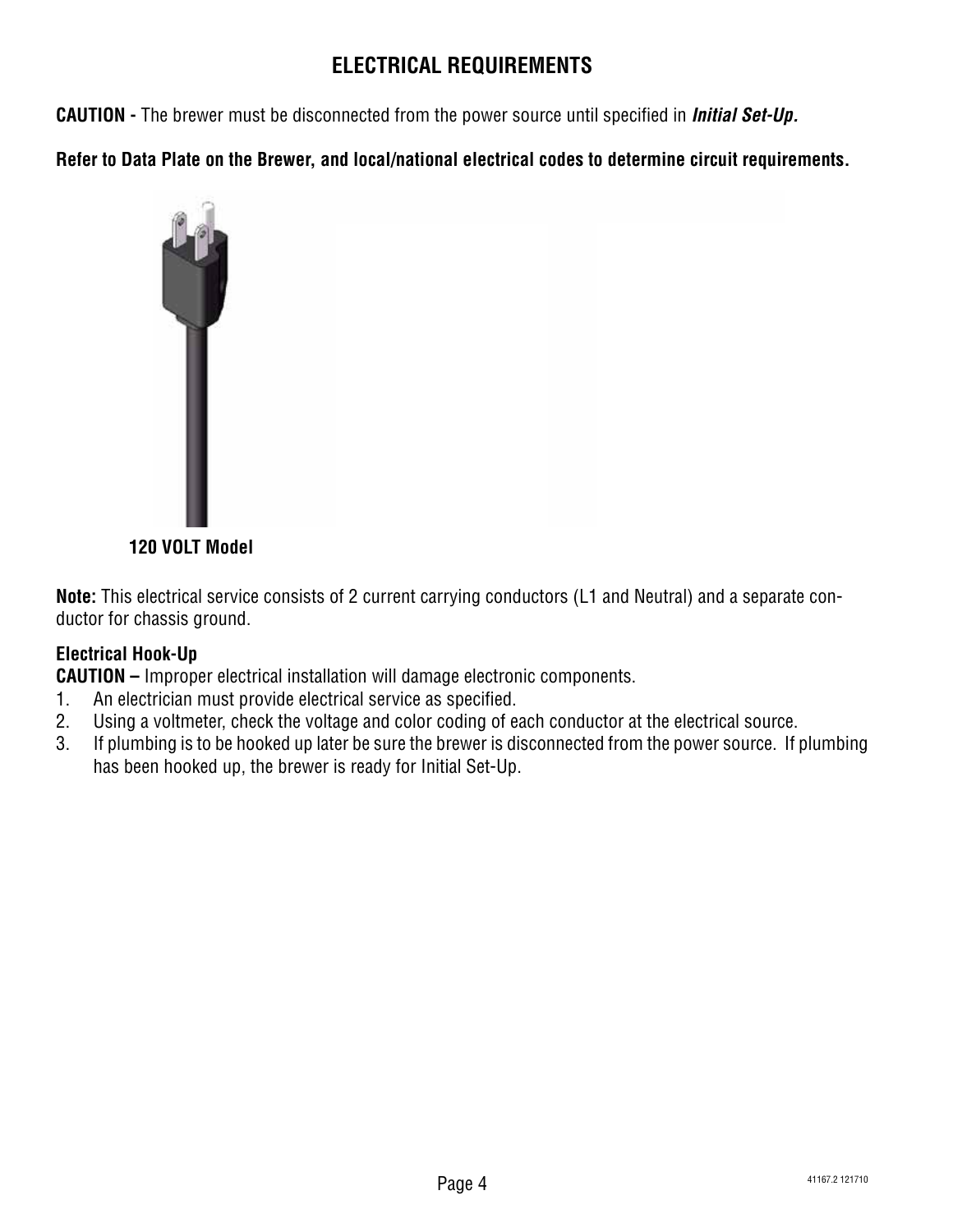## **PLUMBING REQUIREMENTS**

These brewers must be connected to a cold water system with operating pressure between 20 and 90 psi (138 and 620 kPa) from a ½˝ or larger supply line. A shut-off valve should be installed in the line before the brewer. Install a regulator in the line when pressure is greater than 90 psi (620 kPa) to reduce it to 50 psi (345 kPa). The water inlet fitting is .75-11.5 NH (HOSE THREAD). For convenience an elbow adaptor is provided to convert to a ¼˝ flare fitting. Bunn-O-Matic does not recommend the use of a reverse-osmosis or deionized water supply to this equipment.

**NOTE -** Bunn-O-Matic recommends ¼" copper tubing for installations of less than 25 feet and %" for more than 25 feet from the ½˝ water supply line. A tight coil of tubing in the water line will facilitate moving the brewer to clean the countertop. Bunn-O-Matic does not recommend the use of a saddle valve to install the brewer. The size and shape of the hole made in the supply line by this type of device may restrict water flow.

**As directed in the International Plumbing Code of the International Code Council and the Food Code Manual of the Food and Drug Administration (FDA), this equipment must be installed with adequate backflow prevention to comply with federal, state and local codes. For models installed outside the U.S.A., you must comply with the applicable Plumbing /Sanitation Code for your area.**

**NOTE** - If a backflow preventer is required by code, a shock arrestor should be installed between backflow preventer and dispenser. Installing the shock arrestor as close to the dispenser as possible will provide the best results.

#### **Plumbing Hook-Up**

- 1. Flush the water line.
- 2. Securely attach the adaptor elbow assembly to the ¼" water supply line.
- 3. Securely attach adaptor elbow assembly to the the .75-11.5 NH (HOSE THREAD) fitting at the rear of the brewer.
- 4. Turn on the water supply.

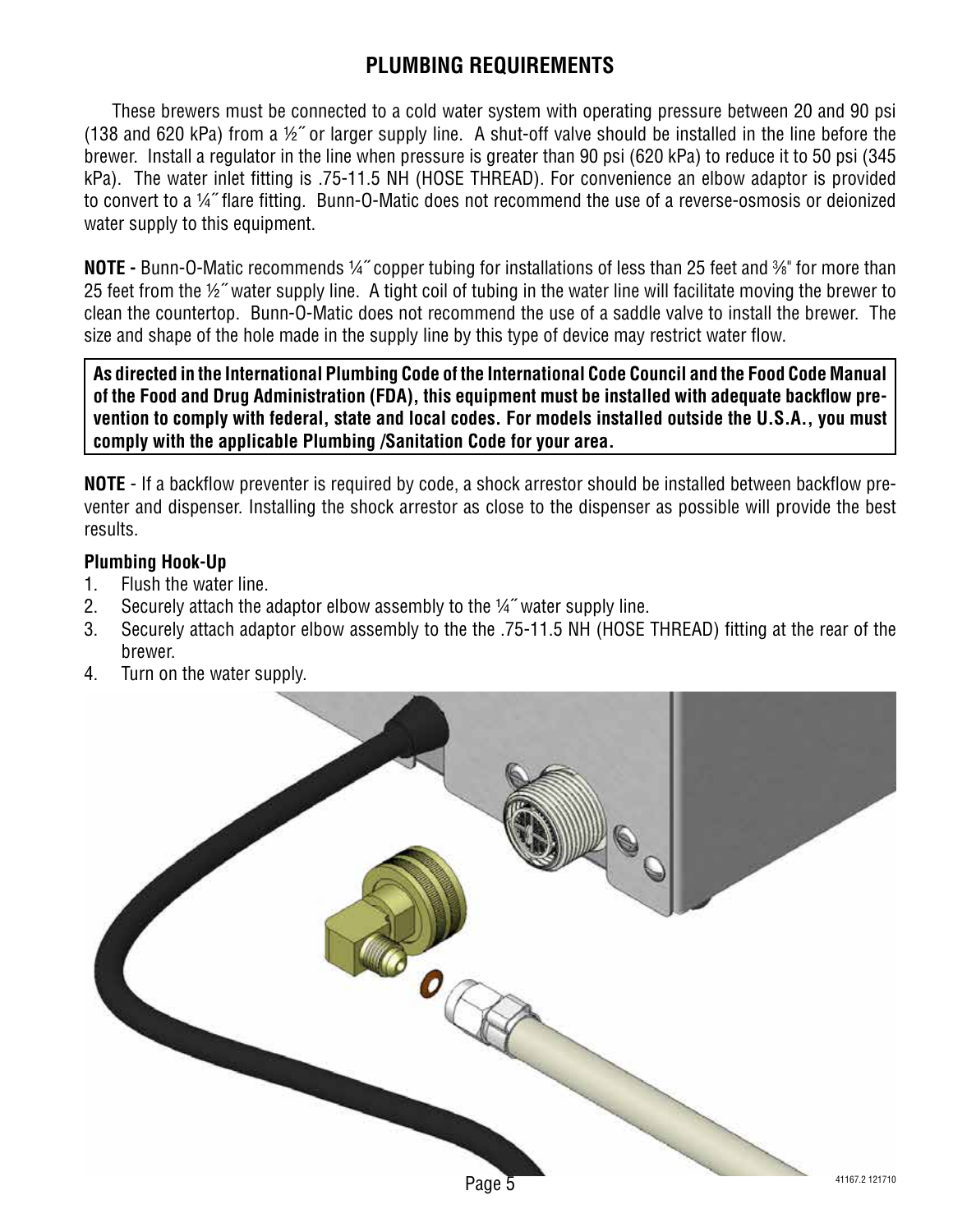- 1. Place a large empty cup (10 oz. or more) under the brew chamber.
- 2. Connect the brewer to the power source.
- 3. Water will flow into the tank and stop when the tank is filled to its capacity.
- 4. Wait approximately ten minutes for the water in the tank to heat to the proper temperature. Display will show **"HEATING"** until tank reaches it's operating temperature. Some water will drip from the brew chamber during this time; this is due to expansion and should not occur thereafter.
- 5. When heated, open door, then close door with switch (see illustration).
- 6. Press the "LARGE" Brew switch. Water will flow into the cup. When finished, discard contents of cup.
- 7. Water volumes and flow settings have been preset at the factory. Refer to "ADJUSTMENTS" section of this manual for the "SET BREW VOLUMES", should the volume need to be increased or decreased.
- 8. The brewer is now ready for use in accordance with the instructions for Coffee Brewing.

Brew water temperature is factory set at 200° F (93.3° C) Areas of high altitude will require lowering this temperature to prevent boiling. This chart should be used as a guide when readjusting the brew water temperature.

| Altitude | <b>Boiling point</b><br>of water |       | Recommended<br>water temperature |              |
|----------|----------------------------------|-------|----------------------------------|--------------|
| (Feet)   | $^{\circ}$ F                     | 。C    | ۰F                               | $^{\circ}$ C |
| $-1000$  | 213.8                            | 101.0 | 200                              | 93.3         |
| $-500$   | 212.9                            | 100.5 | 200                              | 93.3         |
| 0        | 212.0                            | 100.0 | 200                              | 93.3         |
| 500      | 211.1                            | 99.5  | 200                              | 93.3         |
| 1000     | 210.2                            | 99.0  | 200                              | 93.3         |
| 1500     | 209.3                            | 98.5  | 200                              | 93.3         |
| 2000     | 208.4                            | 98.0  | 200                              | 93.3         |
| 2500     | 207.4                            | 97.4  | 200                              | 93.3         |
| 3000     | 206.5                            | 96.9  | 199                              | 92.8         |
| 3500     | 205.6                            | 96.4  | 198                              | 92.2         |
| 4000     | 204.7                            | 95.9  | 197                              | 91.7         |
| 4500     | 203.8                            | 95.4  | 196                              | 91.1         |
| 5000     | 202.9                            | 94.9  | 195                              | 90.6         |
| 5500     | 201.9                            | 94.4  | 195                              | 90.6         |
| 6000     | 201.0                            | 93.9  | 194                              | 90.0         |
| 6500     | 200.1                            | 93.4  | 193                              | 89.4         |
| 7000     | 199.2                            | 92.9  | 192                              | 88.9         |
| 7500     | 198.3                            | 92.4  | 191                              | 88.3         |
| 8000     | 197.4                            | 91.9  | 190                              | 87.8         |
| 8500     | 196.5                            | 91.4  | 189                              | 87.2         |
| 9000     | 195.5                            | 90.8  | 188                              | 86.7         |
| 9500     | 194.6                            | 90.3  | 187                              | 86.1         |
| 10000    | 193.7                            | 89.8  | 186                              | 85.6         |

## **OPERATING CONTROLS**

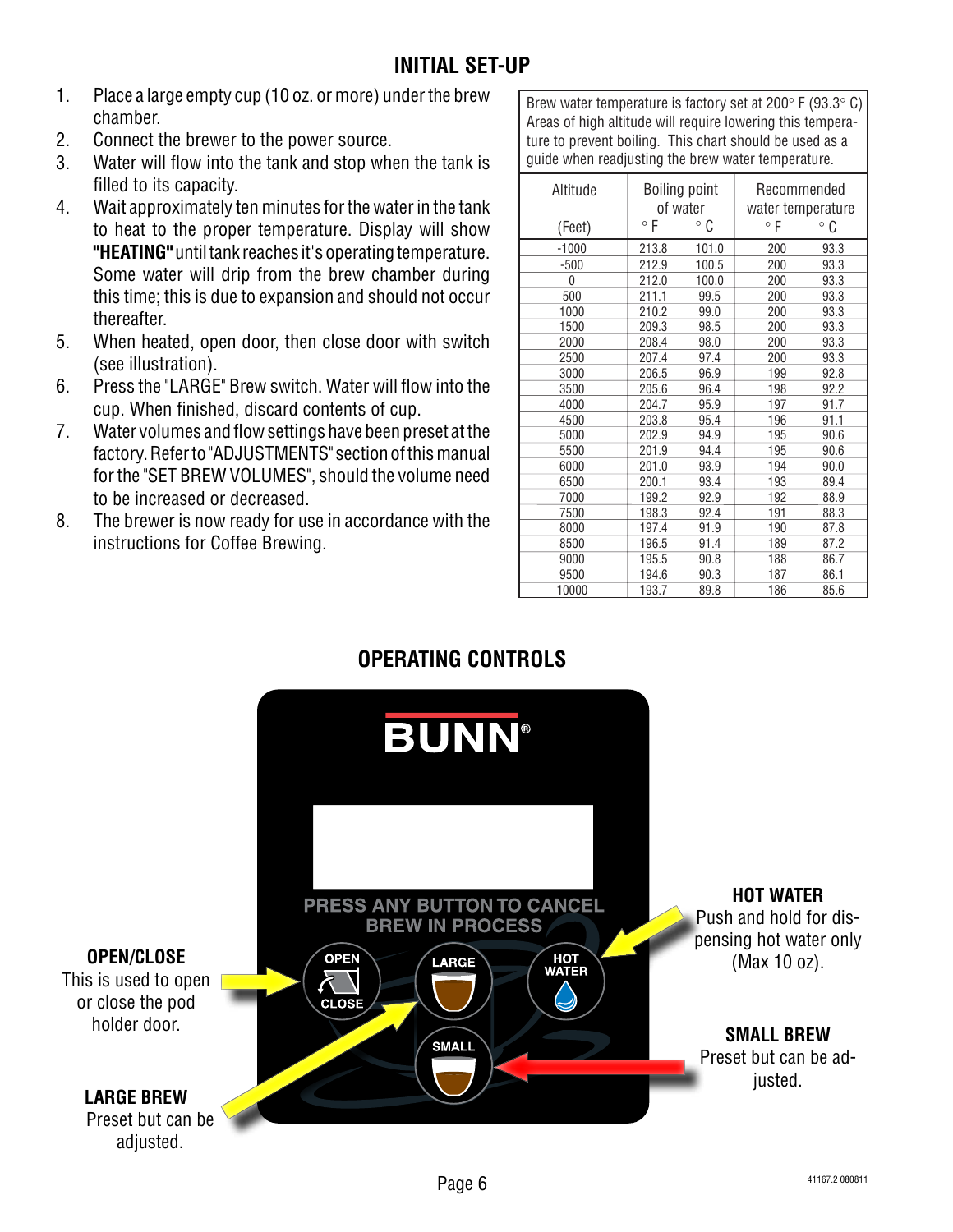## **OPERATION**

#### **COFFEE BREWING**

- 1. Place cup under brew chamber FIG 8-1. (Slide booster out for small cups) FIG 8-3.
- 2. Press the OPEN/CLOSE switch to open pod door FIG 8-2.
- 3. Press fresh pod *firmly down* into pod holder FIG 8-3.
- 4. Press the OPEN/CLOSE switch to close pod door FIG 8-2.
- 5. Press the desired brew switch.
- 6. Once the brew cycle is finished, display will read "BREWING COMPLETE", remove cup after display returns to main screen.





#### **FIG 8-4**

#### **HOT WATER DISPENSING**

- 1. Place cup under brew chamber FIG 8-1. (Slide booster out for small cups) FIG 8-3.
- 2. Press and hold the HOT WATER switch to fill. FIG 8-4 **NOTE:** Maximum of 10 oz.





**POD INSERTED A WARNING HOT WATER BOOSTER FIG 8-3**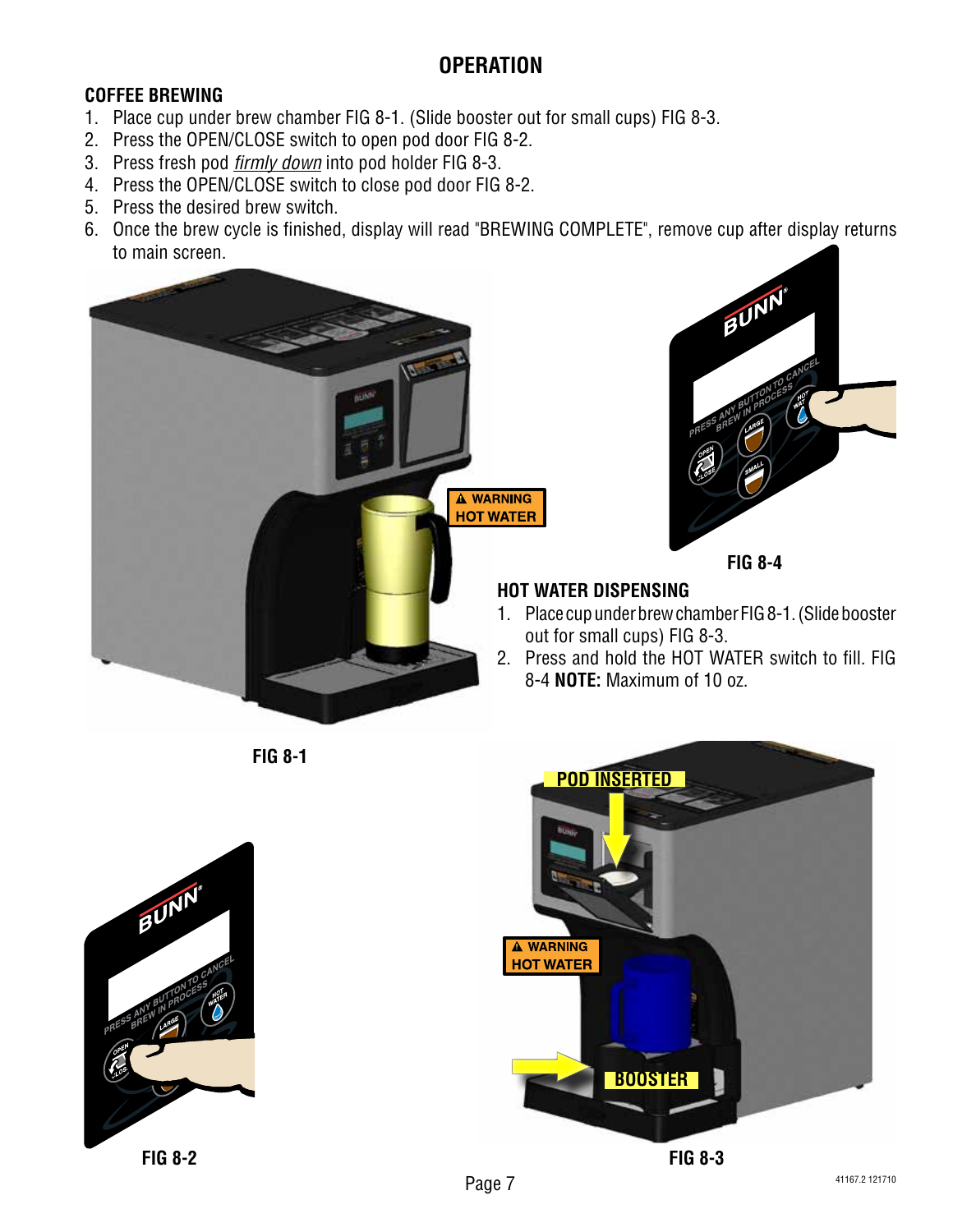## **CLEANING**

#### **SPRAYHEAD**

- 1. Open the pod door with the "OPEN/CLOSE" switch.
- 2. Disconnect brewer from power source and allow to cool.
- 3. Remove 2 screws and top cover.
- 3. Slip one hand through pod door opening. With other hand turn thumbscrew counterclockwise. Remove sprayhead assembly through front. Fig 8-1
- 4. Remove seal from sprayhead.
- 5. Check and clean the sprayhead. The sprayhead holes must always remain open. Fig 8-2. Clean all the holes in the plastic sprayhead to remove any mineral deposits. Wash and rinse in sink.
- 6. When reassembling sprayhead, be sure to have seal installed with ridge facing up (A). Fig 8-3



FIG 8-1



FIG 8-2 SHOWN UPSIDEDOWN FOR CLARITY



FIG 8-3

The use of a damp cloth rinsed in any mild, nonabrasive, liquid detergent is recommended for cleaning all surfaces on Bunn-O-Matic equipment.

#### **BIN /DRIPTRAY**

- 1. Pull the driptray assembly straight towards you.
- 2. Pull the bin straight out and empty as required.
- 3. Seperate the parts as shown in Fig 8-4 and wash with mild, nonabrasive, liquid detergent.
- 4. Assembly is in reverse order.



FIG 8-4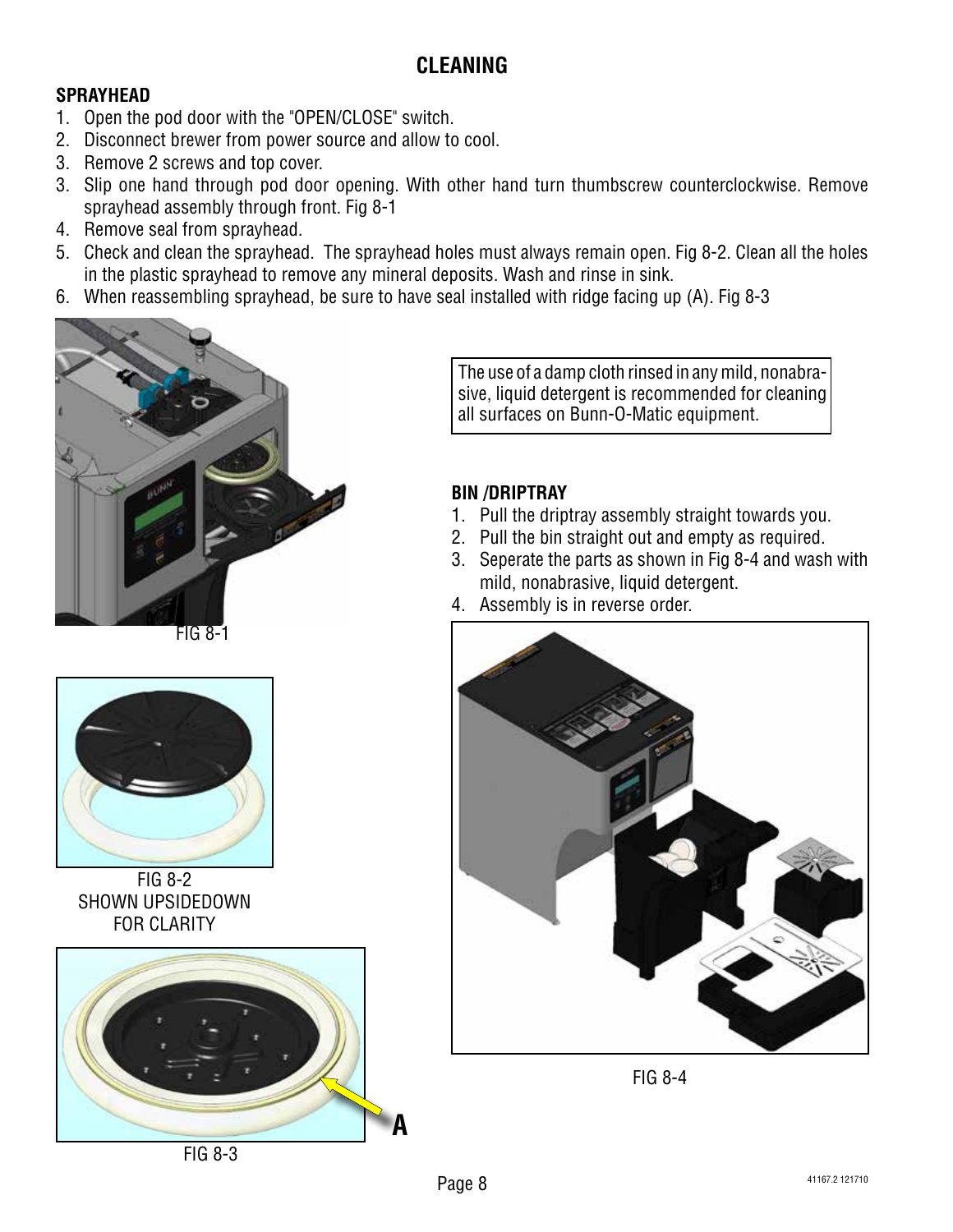#### **TANK DRAINING - My Café AP**

- 1. Disconnect the power and water supply to brewer. Allow brewer to cool before proceeding.
- 2. Remove the top and rear covers. Place brewer next to a sink.
- 3. Direct the drain hose into sink. Remove clamp and plug. FIG. 9-1
- 4. Allow water to syphon out of tank. NOTE: A small amount of water will remain below the tube level. If necessary, insert a syphon hose through one of the grommet holes to remove remaining water.
- 5. Replace the plug and clamp.
- 6. Replace the covers and tighten screws.



FIG 9-1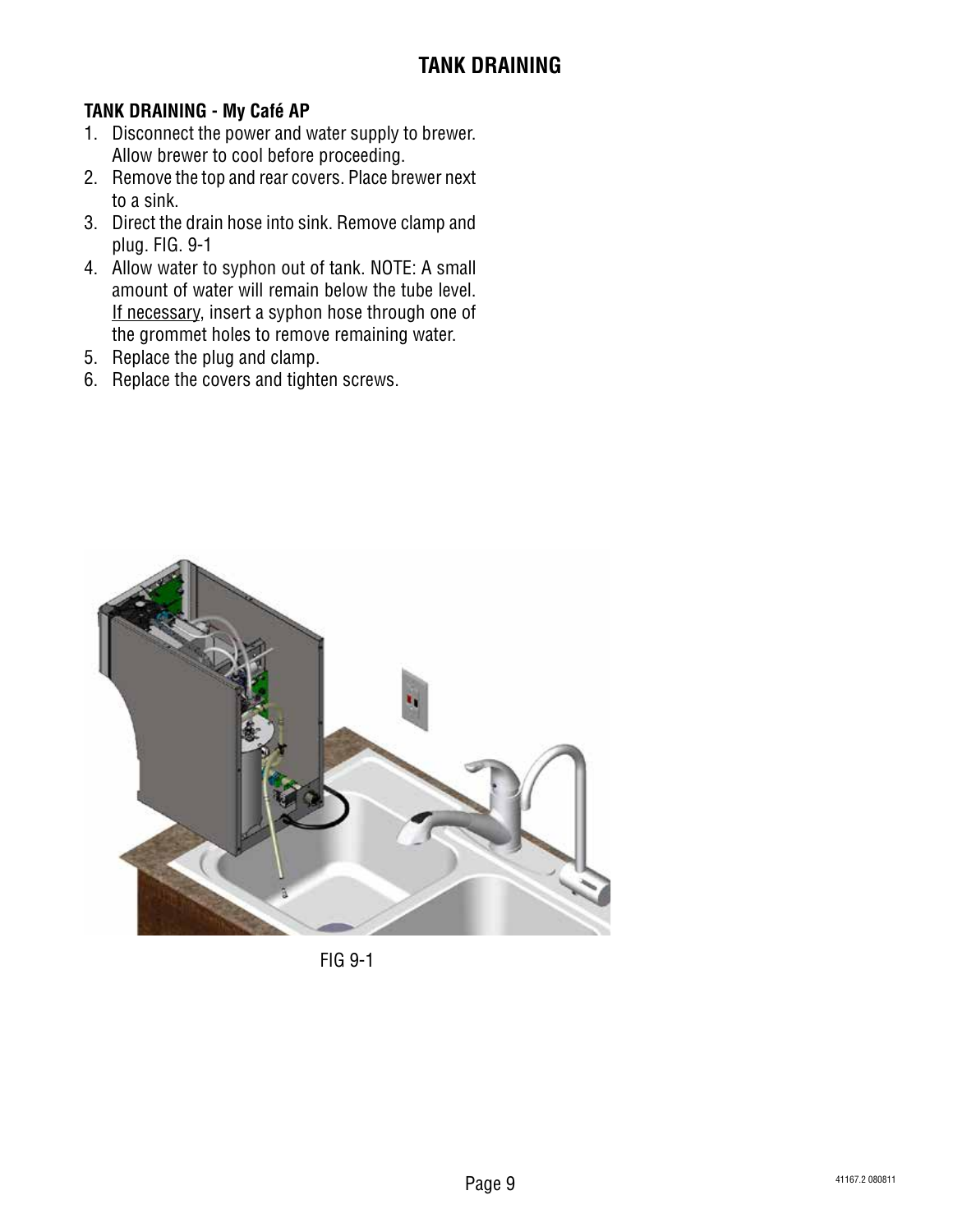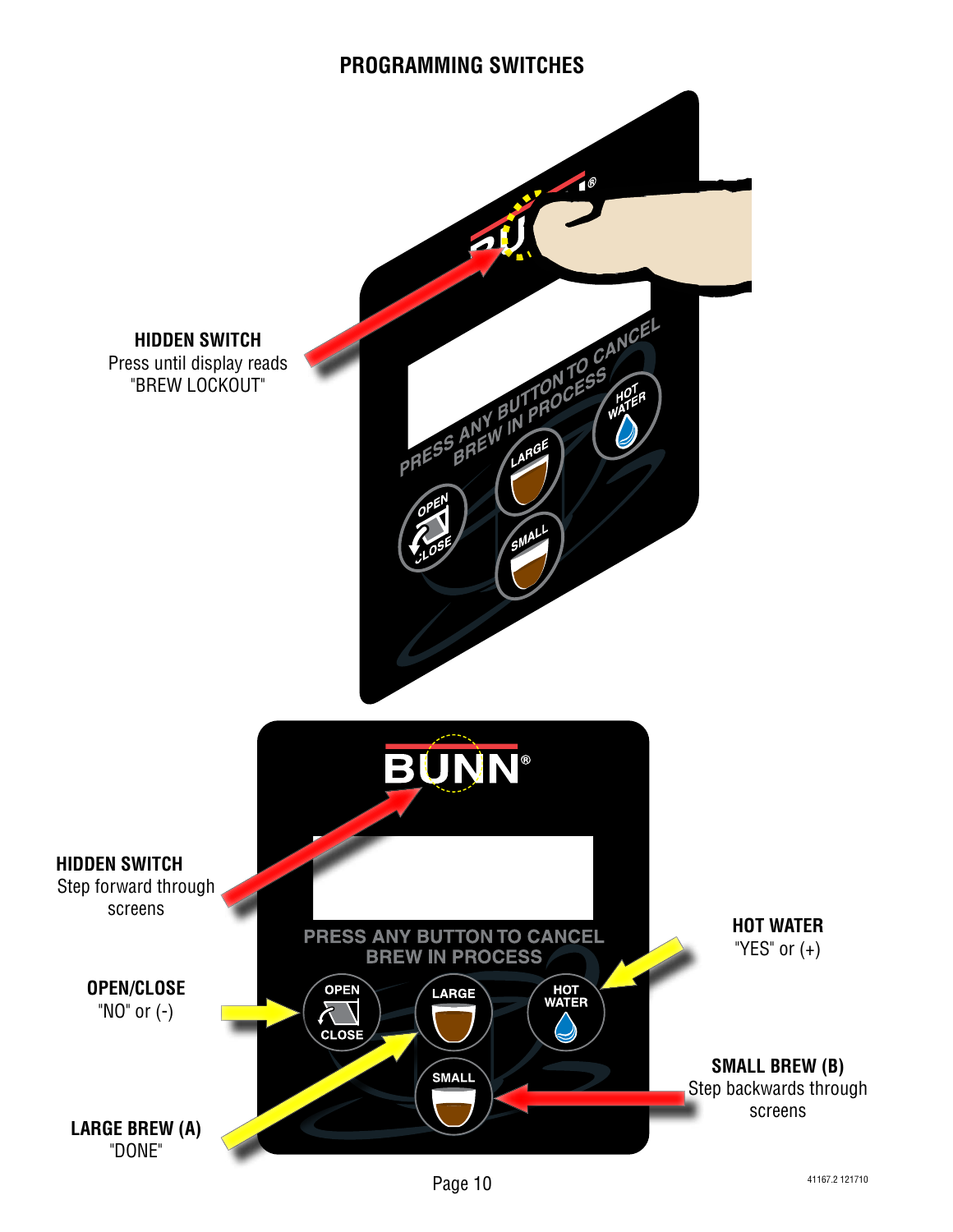## **PROGRAM OVERVIEW**

#### **BREW LOCKOUT** (YES/NO)

Setting to "YES" will only allow brews at or above the "SET READY" temp screen.

#### **BREW OZ. (A/B) (**1-16)

Adjust brew volume.

#### **BREW METER (A/B) (**1-5)

Simplified pulse brew adjustment. 1=Preinfusion. 2-5=pulse brew, 2 being the shortest pulse brew cycle, 5 the longest pulse brew cycle.

#### **ENTER SERVICE #**

Program service phone number to be displayed anytime there is a fault message.

#### **ENTER PASSWORD**

User must enter a 3 digit number to access remainder of adjustments. If no number has been pre programmed (0 0 0), then access is allowed.

#### **SET PASSWORD (**001-999)

Program any three digit number as a password.

#### **SET LANGUAGE**

Choose between English or Spanish.

#### **UNITS**

Choose between English or metric.

#### **SET TEMP**

Adjust tank temperature 185 to 205° F (85 to 96° C)

#### **SET READY**

Sets the minimum temperature allowable to start a brew cycle. Range: (2° to 20° F) or (2° to 10° C) below the set temperature.

#### **HOT H2o LOCKOUT**

Setting to "YES" will only allow dispensing of hot water at or above the "H2o READY" temp screen.

#### **HOT H2o READY**

Sets the minimum temperature allowable to start dispensing hot water.

#### **ENTER ASSET #**

This function allows the you to enter in an optional asset number. This can be useful for tracking the usage or service of an individual machine within a group.

#### **SET PULSE BREW (A/B)**

Individually adjust on/off times.

#### **AIR TIME (A/B) (**1-25)

Time the brew tank is purged at the end of each brew cycle.

#### **BREWS TO EMPTY (**OFF/15-25)

Set number of used pods in bin to turn on "EMPTY BIN" message.

#### **ENABLE ENERGY SAVER**

Choose to have the tank heaters turn off, or reduce the tank temp to (140° F) or (60° C) once the "SET IDLE TIME" has expired. .5-50.0 hrs.

#### **BREW COUNTS**

Retains the total number of brew cycles completed. There is one reset-able counter, and one life counter that is not reset-able.

#### **CALIBRATE FLOW**

Measure and enter the actual flow rate coming out of the sprayhead.

#### **SERVICE TOOLS**

Diagnostic tool for troubleshooting purposes only

#### **FACTORY DEFAULTS**

Reset all brew settings, calibrations back to factory presets. Requires following "INITIAL SETUP" procedure.

Refer to the "PROGRAMMING MANUAL" at www.bunn. com for more advanced programming information.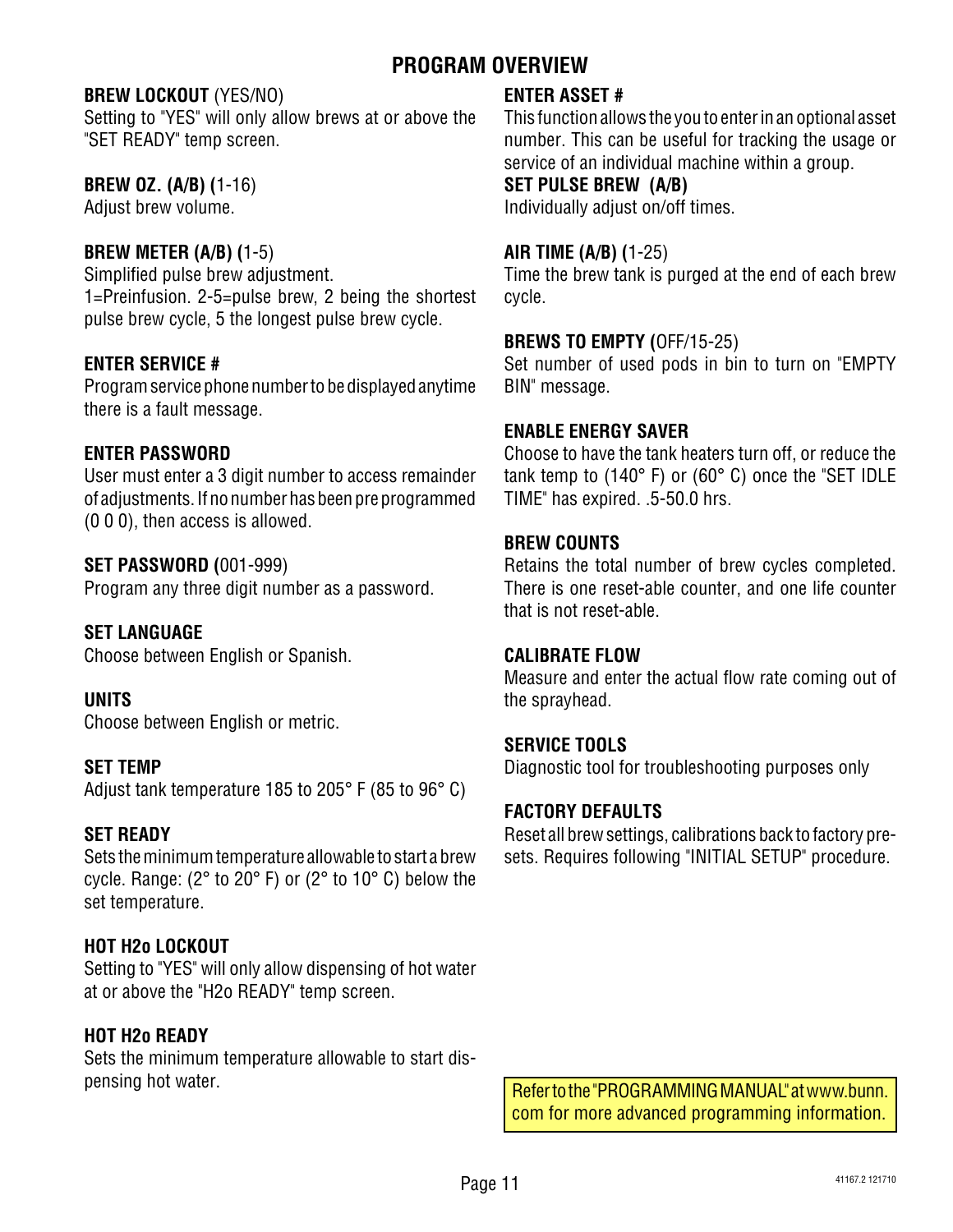## **ADJUSTMENTS & OPTIONAL SETTINGS - My Café AP**